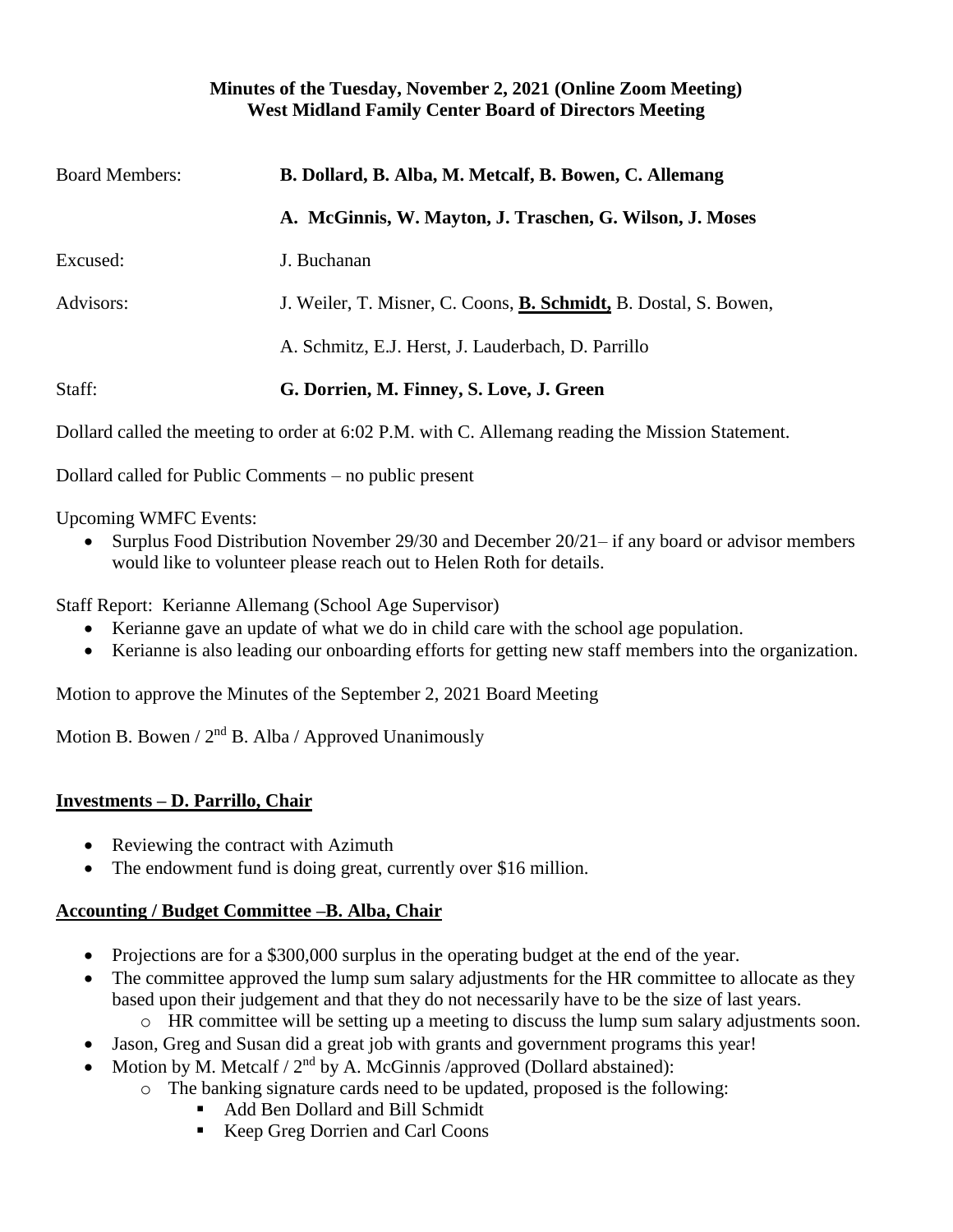## **Dow COP Committee – B. Bowen/G. Dorrien Committee Members**

- Incoming potential COP students are in the "try us out" phase for this semester and we are likely to have a low number of students in the freshman and sophomore grades take up the opportunity, due to COVID. Hoping that once Mike can get back into the schools and promote to teachers and counselors we will see more students.
- The program is starting to meet in person.

#### **Facilities Committee – B. Bowen, G. Dorrien Committee Members**

- Did not meet
- The building is in very good shape, but we are finding it is hard to get materials to fix any equipment or building repairs when it is called for.

#### **Human Resources Committee – A. McGinnis, Committee Member**

- Did not meet
- A. McGinnis had been in touch with Greg about COVID-19 policy questions and the EAP (Employee) Assistance Program).
	- o A. Schmitz has been researching adding an EAP (Employee Assistance Program) and has helped us choose an agency to provide the program to WMFC employees.
	- o This program is for six free counselor visits per concern and is also offered to family members that live within the employee's household.
	- o This will be support for employees to help them personally and theoretically helps them be better employees.

## **Communications Committee – J. Traschen, Chair**

- Renee Allen is doing some research on "search engine optimization" to see how we can get WMFC higher on the search list.
- Thank you cards and envelopes are on order.
- The Family Focus will be out soon.
	- o Greg asked Jesse to give him some ideas for an updated looking Family Focus for next year.
		- Susan Love volunteered to be involved in the updated look of the Family Focus discussion.

## **Auxiliary Committee – G. Dorrien, Ex. Director**

- The players/volunteers seem to like the new Tuesday evening sessions (having switched from Saturday nights) when we started back up after the COVID break.
- Attendance has been averaging 25-30 each week.
- Players are required to wear masks. The first couple of weeks were challenging but they have been abiding by the rule when they found out we were serious about enforcing it.

## **Executive Committee – B. Dollard, Chair**

• The committee approved via email to submit the United Way grant request.